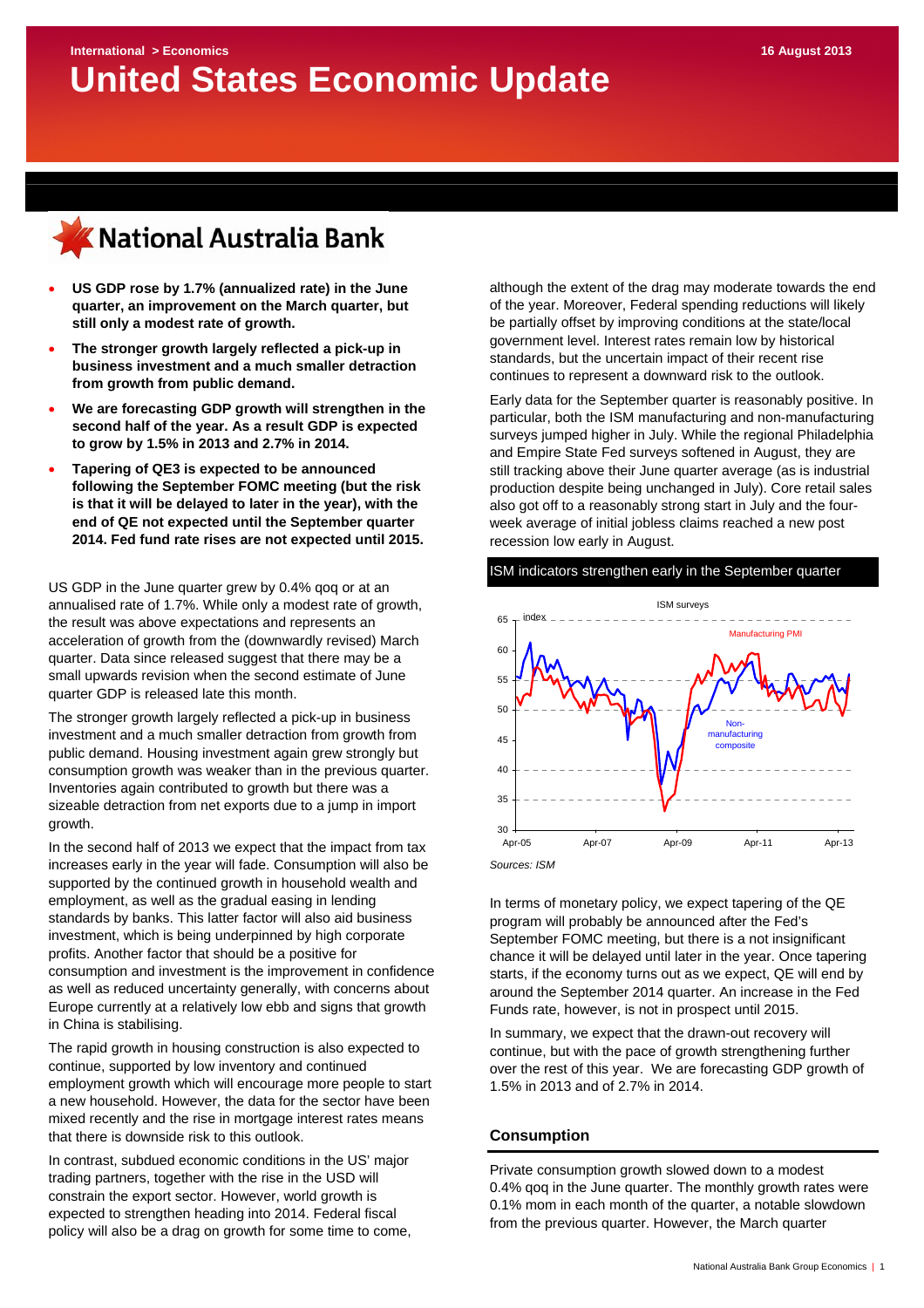strength was exaggerated by high power consumption which fluctuates in line with unseasonable weather. Excluding this factor, consumption growth, if anything, strengthened through the June quarter consistent with a fading impact from the start of the year income tax increases. Consistent with this, while retail sales only grew by 0.2% mom in July, core retail sales (sales excluding auto dealers, gasoline and building materials), which feed into GDP estimates, rose by a strong 0.5% mom. While auto sales (as reported by Autodata) declined in the same month, they were still above their June quarter average.

# Power usage masking underlying trends



*Sources: Bureau of Economic Analysis*

Moreover, consumer confidence has been improving and wealth continues to rise (due to increasing stock market and house price growth) which should continue to support consumption growth. A downside risk comes from the jump in gasoline prices (in seasonally adjusted terms) and smaller increases in July and early August.

## **Business investment**

Business fixed investment grew by 1.1% qoq, rebounding from a 1.2% decline in the previous quarter. The turn around was largely due to a strong rise in non-residential structures investment, which increased by 1.7% qoq, following a large decline (-7.2% qoq) the previous quarter. The volatility largely reflects changes in 'power and communication' investment, but mining investment also grew strongly in the June quarter. Equipment investment also strengthened (from 0.4% to 1.0% qoq) and the new intellectual property products category (which includes software and research and development) rose 1.0% qoq, similar to the previous quarter.



Dec-95 Dec-97 Dec-99 Dec-01 Dec-03 Dec-05 Dec-07 Dec-09 Dec-11 \*Average of available Philadelphia, Richmond, Dallas, Kansas City & Empire State regional Fed surveys. Sep 13 based on July readings

*Source: Census Bureau, Philadelphia, Richmond, Dallas, Kansas City and New York federal reserves, NAB.* 

Partial indicators are also consistent with continuing growth in business investment. Core (excluding defence and aircraft) capital goods orders rose again in June and are running ahead of shipments, pointing to stronger growth ahead. Capex intentions, as measured by the various Fed regional surveys, have also slowly tracked higher since the latter part of 2012/early 2013. Lastly, non-residential construction, notwithstanding a small decline in June, has trended up since the large fall at the start of the year.

The recent spike in interest rates, and how business reacts, represents a downside risk. However, we expect business investment growth will remain positive. Lending rates are still low by historical standards and the recently released Fed Reserve Senior Loan Officer Opinion Survey shows lending standards continue to be eased and loan demand is positive.

#### Credit conditions improving for business



*Source: Federal Reserve Senior Loan Officer Opinion Survey* 

Moreover, market and policy uncertainty which, when elevated, can lead to a deferral of investment plans, is better than last year and the still high level of corporate profits should continue to underpin business investment.

The pace of business inventory accumulation also picked up in the June quarter, leading to another positive contribution to GDP growth. However, more recently released data on inventories suggests that the advance GDP estimate inventory contribution will be reduced when the second estimate is released. Farm inventories again rose consistent with the overall easing in drought conditions in the United States.

## **Housing**

Housing continued to be the stand-out sector in the June quarter, growing by 3.2% qoq to be almost 15% higher than a year ago. Notwithstanding the strong growth, it is still off a low base, and the level of activity still remains very low by historical standards.

However, there continue to be some mixed signals emerging on whether this rate of growth will be maintained, which is a concern particularly in the light of the recent rise in mortgage interest rates, the effects of which are unlikely to have fully flowed through yet. Building permits and starts fell sharply in June, private new residential construction in the same month recorded its first decline since September 2011, and mortgage purchase applications have fallen (although these could be for purchases of existing homes).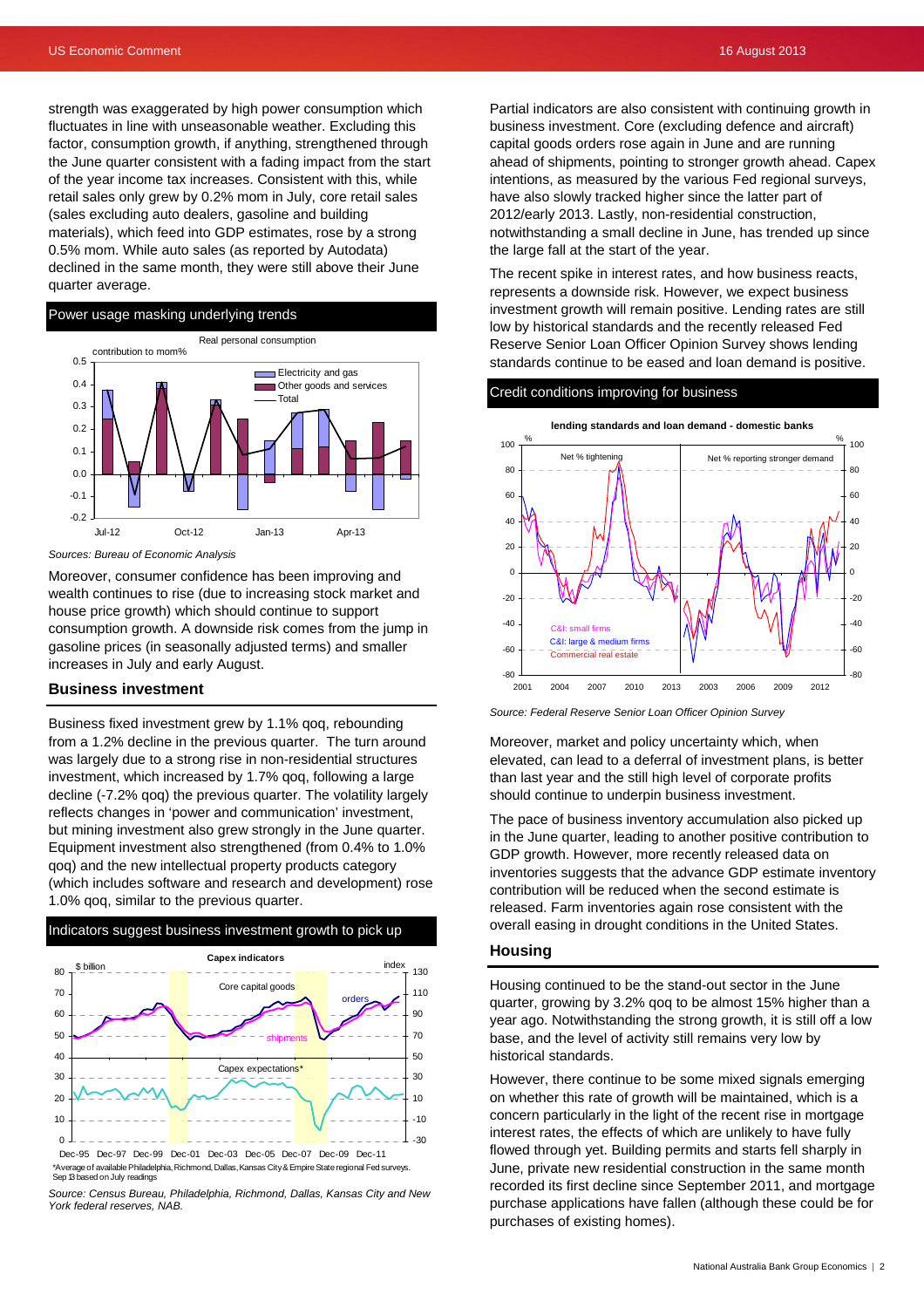In the case of the permits  $-$  a leading indicator for the other measures – the decline has been driven by the volatile multifamily category and single home permits are still trending up. Moreover, new (singe family) home sales jumped even higher in June, and in August the National Association of Home Builders index moved to its highest level since late 2005.



*Sources: Census Bureau, National Association of Realtors* 

So while there is some downside risk we continue to believe that other important factors, such as house price expectations (rising), household confidence in the economy (rising), low inventories of new homes and employment growth (which will support household formation), will continue to support strong growth in the housing sector. Indeed recent research by a Fed economist suggests that there could be a substantial increase in the number of households as the labour market recovers.<sup>[1](#page-2-0)</sup>

#### **Trade**

 $\overline{a}$ 

The advance GDP estimates allowed for a pick-up in both export and import growth after weakness in recent quarters. Exports were estimated to have grown by 1.3% qoq after a small decline the previous quarter. Imports were estimated to have recovered even more strongly, rising 2.3% qoq after falling over the two previous quarters. As a result, net exports made their largest detraction from GDP growth since 2010.

However, trade data released since the advance GDP estimates suggests a much stronger net export performance in the June quarter. Real goods imports declined 3% mom in June while exports rose by around the same amount. By itself, this suggests a revision to June quarter GDP of around 0.2% qoq (0.8% annualized rate) suggesting a fairly neutral net export contribution to growth.

However, we still expect net exports will come under pressure from the continued weakness in the global economy and the appreciation of the USD. This is also suggested by the ISM trade indicators. While the export indicators are still above the lows of the second half of 2012, they have come off a bit recently and are weaker than the import indicator.

## Net exports under pressure, but likely overstated in Q2 GDP



*Sources: ISM, Census Bureau, Bureau of Economic Analysis* 

#### **Labour market**

The U.S. labour market continued its slow, but steady, improvement in July. That said, the July employment report was a little disappointing even though the unemployment rate fell to 7.4% from 7.6%. While non-farm employment grew by a solid 162,000 this was below the almost 200,000 pace experienced in the first half of the year. Moreover, there was a small fall in the participation rate and average weekly hours (private non-farm) fell and imply overall hours worked fell. Around 75% of the net employment growth this year has been in part-time jobs; this may be partly attributable to the budget cuts (which have seen agencies cut the length of the working week of employees rather than lay-off staff) and impending changes to health care (some of which have now been delayed).

However, as we noted for a while now, the monthly variation in the data should not be over emphasised. The annual growth rate (current month on same month a year ago) has been around 1.6-1.7% yoy for a while now, consistent with ongoing solid jobs growth which should slowly bring down the unemployment rate. Moreover, the four-week average of initial jobless claims has reached a post-recession low, consistent with on-going improvement in the labour market.

## Employment data a bit weaker but jobless claims at new low



## **Inflation**

Inflation remains quite soft although, as we flagged last month, the downward trend in annual inflation has come to an end for now. Boosted by rising energy costs, the headline

<span id="page-2-0"></span><sup>1</sup> Paciorek A., The Long and the Short of Household Formation, Finance and Economics Discussion Series, Federal Reserve Board, April 2013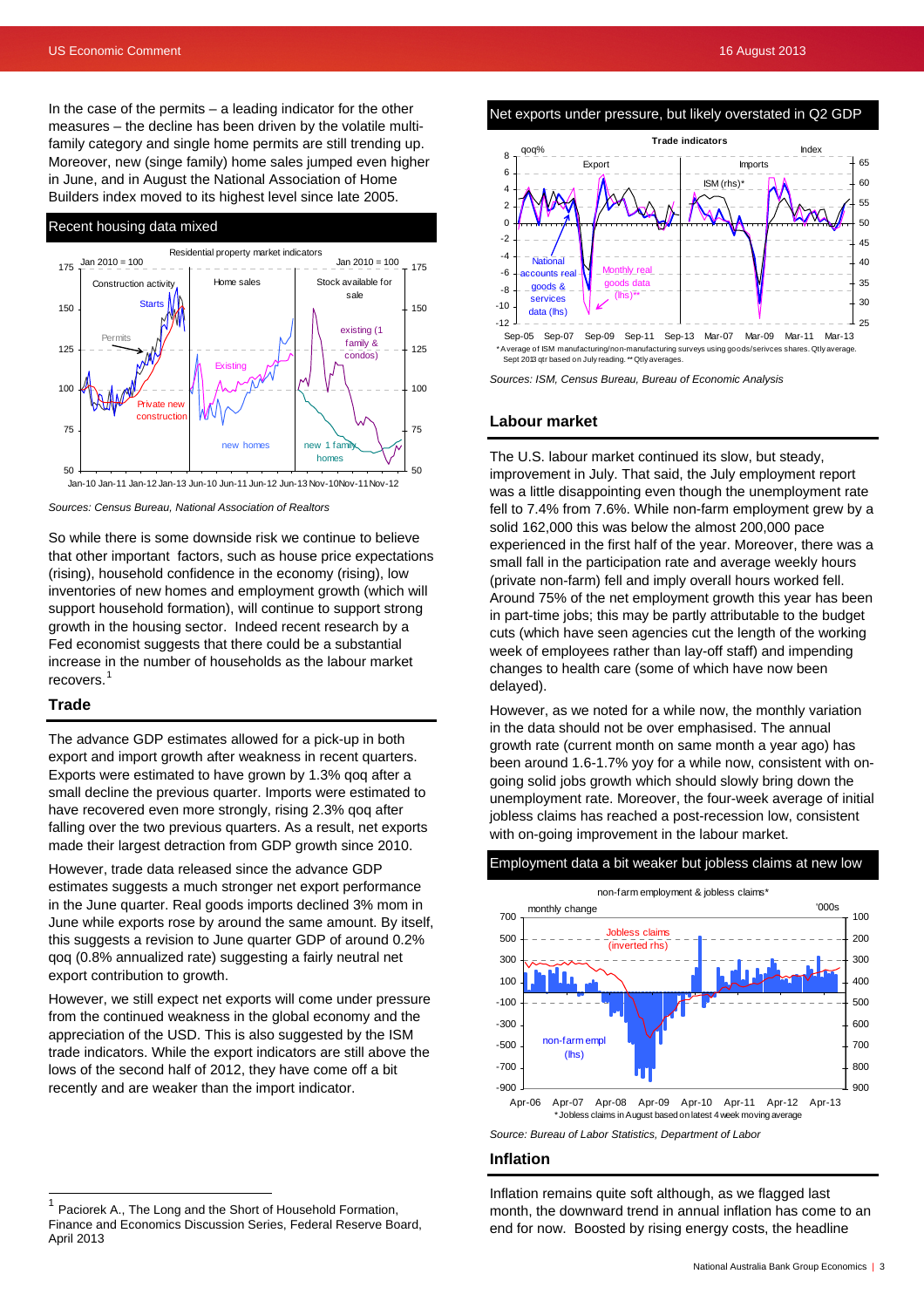personal consumption expenditure (PCE) price index rose 0.4% mom in June to be 1.3% higher on a year ago (up from 1.1% yoy in May). However, it was not just energy costs as the core (ex energy and food) PCE inflation rose by 0.2% mom for the first time since January. The separate CPI measure rose in July by 0.2% mom both on headline and core basis, again consistent with the notion that the downward trend in inflation is over.



*Sources: Bureau of Economic Analysis, Energy Information Administration, NAB* 

We expect annual inflation to remain subdued, and well below the Fed's 2% objective over this year and into early next year, as the appreciation of the USD and the still large amounts of slack in the economy and weakness in the global economy constrain goods inflation.

## **Public demand**

Public demand again fell in the June quarter, but by a much smaller amount than at the start of the year. This reflected a small increase in state and local government demand (+0.1% qoq), and a much smaller decline in Federal government spending. Defence spending only declined by 0.1% qoq, after falling almost 9% over the two previous quarters. Defence spending has not only been affected by the 'sequester' budget cuts, but also by the winding down of overseas military operations. The June quarter results suggests that the latter factor might be receding, although the sequester is yet to fully play out.

Indeed, Federal employment recorded another, albeit small, decline in July. While Federal fiscal policy is likely to be a continuing headwind for a while to come, some relief is coming from the state & local governments. In July, combined state and local government employment rose for the sixth consecutive month.

A looming issue, and a risk to our forecast, is that the debt limit on the Federal Government will soon need to be increased (probably by October/November). If this is not done in a timely or orderly manner, it could lower confidence and have a negative impact on the economy. Around the same time appropriation bills (or a 'continuing resolution') will need to be passed to fund Government (if this doesn't occur then there will be a Government shutdown).

## **Monetary Policy**

In his post June meeting press conference the Fed Chairman raised the prospect of QE tapering (a reduction in the size of Fed asset purchases in 'measured steps') starting later this

year in the context of continuing job gains, economic growth that picks-up over the next few quarters and inflation moving back towards 2%.

The June GDP result, combined with revisions to previous quarters, suggests an upwards trend to GDP growth this year although off a lower base. The July employment report showed yet another solid month's worth of employment growth and a further decline in the unemployment rate; these are probably the two main labour market indicators although some other measures of the labour market (e.g. the employment to population ratio) have been weaker. While, inflation was weaker in the June quarter and remains well below the Fed's long-term objective, monthly growth in the PCE price index (the Fed's preferred measure) strengthened in May and June. The Fed will also want to see these trends continued in partial data released before the September meeting.

These considerations reinforce our view that the September meeting is the likely date for a start to tapering to be announced, particularly given that even some Dovish Fed members are not pushing back publicly on this possibility. However, given the still modest level of economic growth, weakness in some labour market indicators and the still low annual inflation rate, there is a not insignificant risk that the start to tapering will be pushed out to later in the year. Concerns of how the debt limit debate will proceed may also be a factor the Fed takes into account.

The Fed Chairman has also indicated that, if the economy developed as expected, that tapering would lead to the asset purchase program ending in mid-2014 when unemployment would be around 7%. Our forecast is for the unemployment rate to reach this level in the September quarter 2014. Given that the unemployment rate has been declining faster than might be expected given the level of GDP growth, the risk is probably more weighted to the QE program ending sooner than this date rather than later.

[antony.kelly@nab.com.au](mailto:antony.kelly@nab.com.au)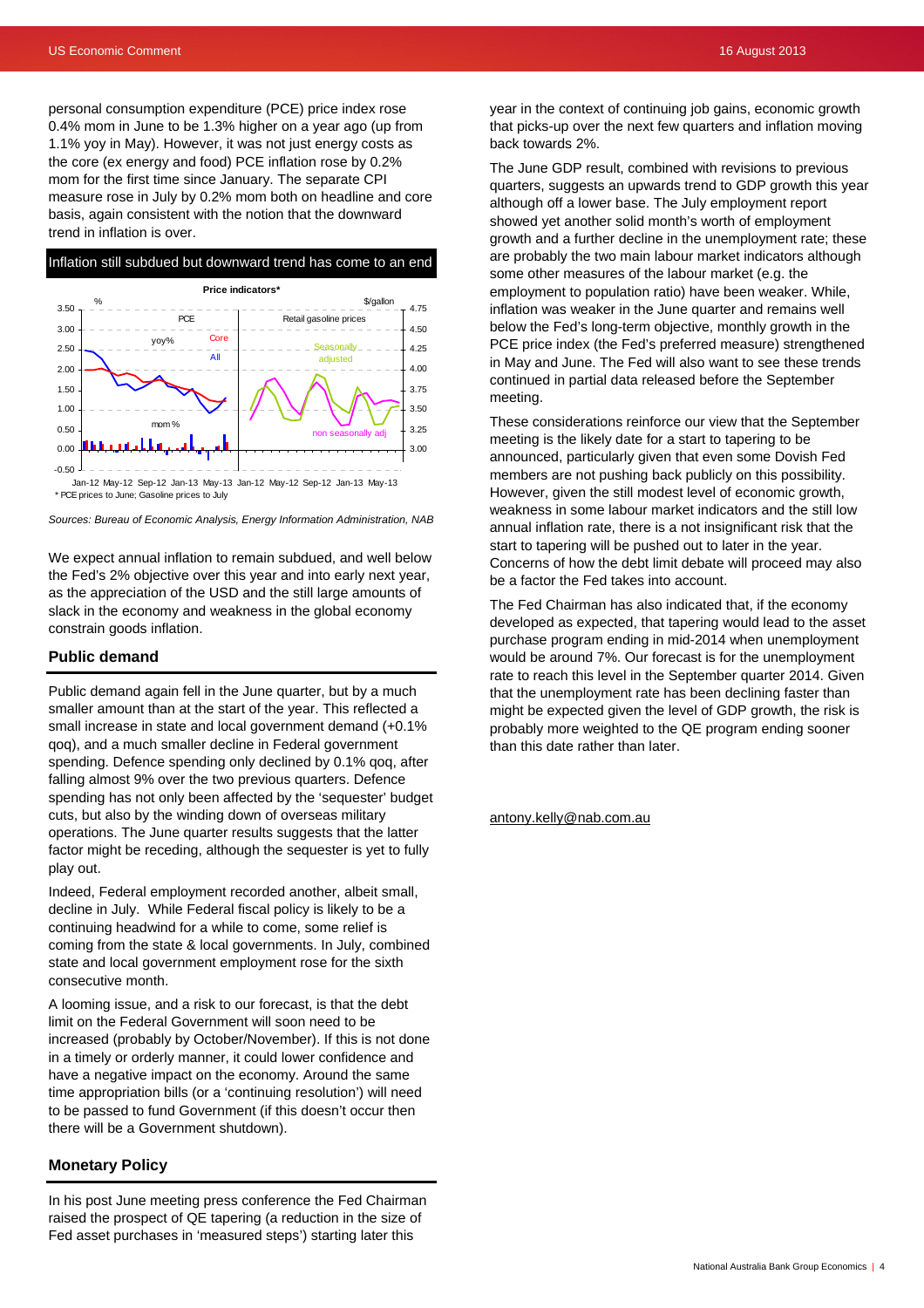| US Economic & Financial Forecasts       |                     |        |                  |        |                  |        |        |        |        |        |        |                |        |        |
|-----------------------------------------|---------------------|--------|------------------|--------|------------------|--------|--------|--------|--------|--------|--------|----------------|--------|--------|
|                                         | Year Average Chng % |        |                  |        | Quarterly Chng % |        |        |        |        |        |        |                |        |        |
|                                         |                     |        |                  |        | 2012             |        | 2013   |        |        |        | 2014   |                |        |        |
|                                         | $\frac{1}{2011}$    |        | "2012"2013"2014" |        | Q3               | Q4     | Q1     | Q2     | Q3     | Q4     | Q1     | Q <sub>2</sub> | Q3     | Q4     |
| <b>US GDP and Components</b>            |                     |        |                  |        |                  |        |        |        |        |        |        |                |        |        |
| <b>Household Consumption</b>            | 2.5                 | 2.2    | 2.0              | 2.4    | 0.4              | 0.4    | 0.6    | 0.4    | 0.5    | 0.6    | 0.6    | 0.6            | 0.6    | 0.6    |
| Private fixed investment                | 6.2                 | 8.3    | 5.2              | 8.6    | 0.7              | 2.8    | $-0.4$ | 1.5    | 2.1    | 2.2    | 2.1    | 2.1            | 2.0    | 2.0    |
| Government Spending                     | $-3.2$              | $-1.0$ | $-2.2$           | $-0.6$ | 0.9              | $-1.7$ | $-1.1$ | $-0.1$ | $-0.3$ | $-0.2$ | $-0.1$ | $-0.1$         | $-0.1$ | $-0.1$ |
| Inventories*                            | $-0.2$              | 0.2    | 0.0              | 0.0    | 0.1              | $-0.4$ | 0.2    | 0.1    | 0.0    | 0.0    | 0.0    | 0.0            | 0.0    | 0.0    |
| Net Exports*                            | 0.1                 | 0.1    | $-0.1$           | $-0.2$ | 0.0              | 0.2    | $-0.1$ | $-0.2$ | 0.0    | $-0.1$ | $-0.1$ | 0.0            | 0.0    | 0.0    |
| <b>Real GDP</b>                         | 1.8                 | 2.8    | 1.5              | 2.7    | 0.7              | 0.0    | 0.3    | 0.4    | 0.6    | 0.7    | 0.7    | 0.7            | 0.7    | 0.7    |
| US Other Key Indicators (end of period) |                     |        |                  |        |                  |        |        |        |        |        |        |                |        |        |
| PCE deflator-headline                   | $(yoy\%)$           |        |                  |        |                  |        |        |        |        |        |        |                |        |        |
| Headline                                | 2.6                 | 1.7    | 1.3              | 1.7    | 0.4              | 0.4    | 0.3    | 0.0    | 0.6    | 0.4    | 0.4    | 0.4            | 0.4    | 0.4    |
| Core                                    | 1.8                 | 1.7    | 1.4              | 2.0    | 0.4              | 0.3    | 0.3    | 0.2    | 0.4    | 0.4    | 0.5    | 0.5            | 0.5    | 0.5    |
| Unemployment Rate (%)                   | 8.7                 | 7.8    | 7.3              | 6.8    | 8.0              | 7.8    | 7.7    | 7.6    | 7.4    | 7.3    | 7.2    | 7.1            | 7.0    | 6.8    |
| US Key Interest Rates (end of period)   |                     |        |                  |        |                  |        |        |        |        |        |        |                |        |        |
| <b>Fed Funds Rate</b>                   | 0.25                | 0.25   | 0.25             | 0.3    | 0.25             | 0.25   | 0.25   | 0.25   | 0.25   | 0.25   | 0.25   | 0.25           | 0.25   | 0.25   |
| 10-year Bond Rate**                     | 1.98                | 1.72   | 3.00             | 2.75   | 1.72             | 1.72   | 1.96   | 2.30   | 2.75   | 3.00   | 2.75   | 2.50           | 2.50   | 2.75   |

 **Source: NAB Group Economics**

\*Contribution to real GDP

\*\* History are quarterly averages, projections are end quarter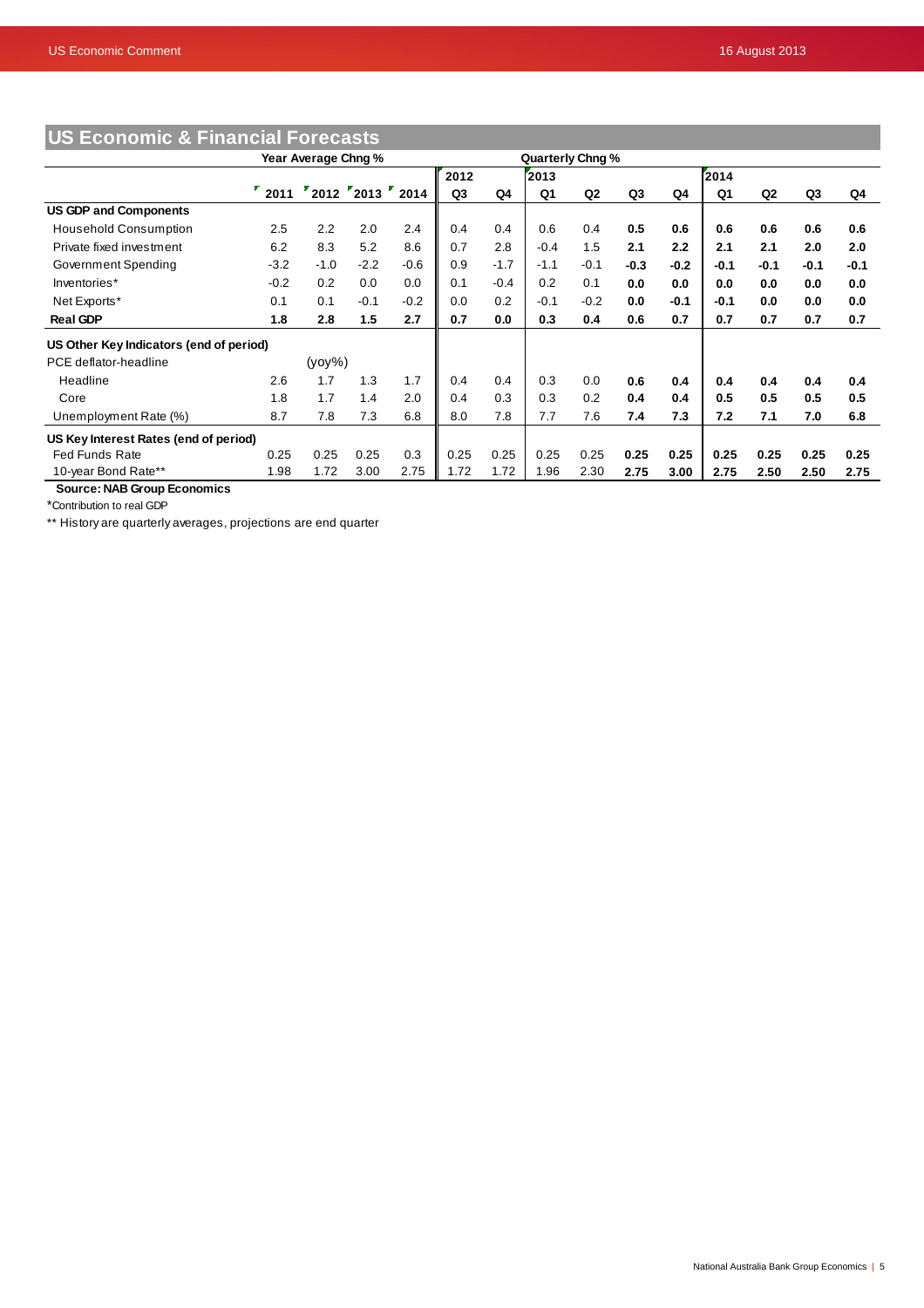# **Global Markets Research**

Peter Jolly Global Head of Research +61 2 9237 1406

## **Australia**

**Economics**  Rob Henderson Chief Economist, Markets +61 2 9237 1836

Spiros Papadopoulos Senior Economist +61 3 8641 0978

David de Garis Senior Economist +61 3 8641 3045

## **FX Strategy**

Ray Attrill Global Co-Head of FX Strategy +61 2 9237 1848

Emma Lawson Senior Currency Strategist +61 2 9237 8154

## **Interest Rate Strategy**

Skye Masters Head of Interest Rate Strategy +61 2 9295 1196

Rodrigo Catril Interest Rate Strategist +61 2 9293 7109

### **Credit Research**

Michael Bush Head of Credit Research +61 3 8641 0575

Ken Hanton Senior Credit Analyst +61 2 9237 1405

## **Equities**

Peter Cashmore Senior Real Estate Equity Analyst +61 2 9237 8156

# **New Zealand**

Stephen Toplis Head of Research, NZ +64 4 474 6905

Craig Ebert Senior Economist +64 4 474 6799

Doug Steel Markets Economist +64 4 474 6923

Mike Jones Currency Strategist +64 4 924 7652

Kymberly Martin **Strategist** +64 4 924 7654

# **UK/Europe**

Nick Parsons Head of Research, UK/Europe, and Global Co-Head of FX Strategy + 44 207 710 2993

Gavin Friend Markets Strategist +44 207 710 2155

Tom Vosa Head of Market Economics +44 207 710 1573

Simon Ballard Senior Credit Strategist +44 207 710 2917

Derek Allassani Research Production Manager +44 207 710 1532

# **Group Economics**

Alan Oster Group Chief Economist +61 3 8634 2927

Tom Taylor Head of Economics, International +61 3 8634 1883

Rob Brooker Head of Australian Economics +61 3 8634 1663

Alexandra Knight Economist – Australia +(61 3) 9208 8035

Vyanne Lai Economist – Agribusiness +61 3 8634 0198

Dean Pearson Head of Industry Analysis +(61 3) 8634 2331

Robert De Iure Senior Economist – Property +(61 3) 8634 4611

Brien McDonald Economist – Industry Analysis +(61 3) 8634 3837

Gerard Burg Economist – Industry Analysis +(61 3) 8634 2778

John Sharma Economist – Sovereign Risk +(61 3) 8634 4514

James Glenn Economist – Asia +(61 3) 9208 8129

Tony Kelly Economist – International +(61 3) 9208 5049

## **Important Notices**

**Disclaimer:** This document has been prepared by National Australia Bank Limited ABN 12 004 044 937 AFSL 230686 ("NAB"). Any advice contained in this document has been prepared without taking into account your objectives, financial situation or needs. Before acting on any advice in this document, NAB recommends that you consider whether the advice is appropriate for your circumstances. NAB recommends that you obtain and consider the relevant Product Disclosure Statement or other disclosure document, before making any decision about a product including whether to acquire or to continue to hold it. Products are issued by NAB unless otherwise specified.

So far as laws and regulatory requirements permit, NAB, its related companies, associated entities and any officer, employee, agent, adviser or contractor thereof (the "**NAB Group**") does not warrant or represent that the information, recommendations, opinions or conclusions contained in this document ("**Information**") is accurate, reliable, complete or current. The Information is indicative and prepared for information purposes only and does